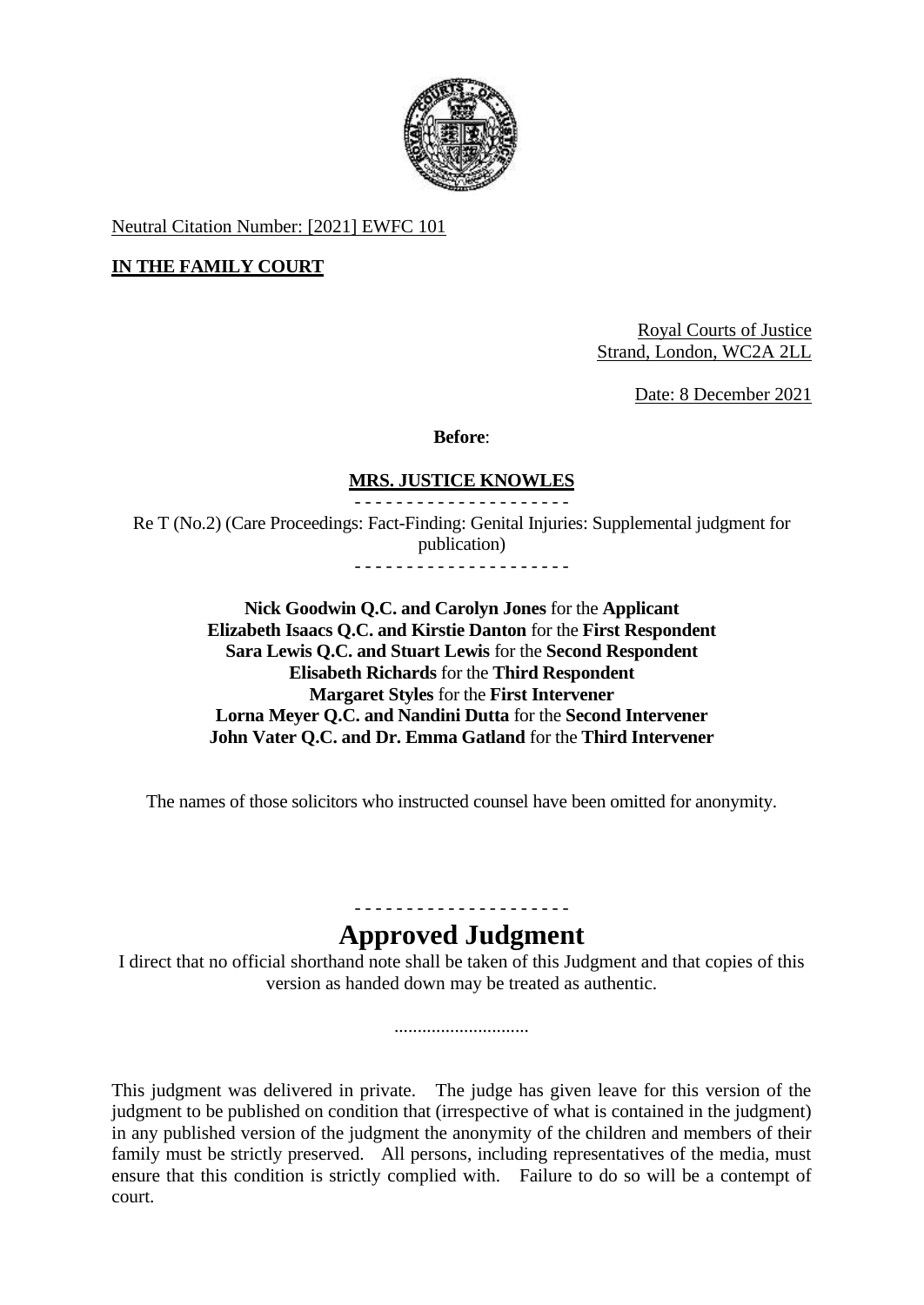#### **Mrs Justice Knowles:**

#### **Introduction**

- 1. On 17 November 2021 I handed down a fact-finding judgment in care proceedings concerning a little boy called T, who was then three years old.
- inflicted injuries, including (but not limited) to his genitals and anus, which were caused 2. The fact-finding came about because the local authority asserted that T had sustained by someone who had been caring for him. After some 15 days of oral evidence and submissions I found that, amongst other things:
	- a. All of T's injuries had been inflicted by one (or both) of two possible individuals who had care for him at the relevant time;
	- b. He suffered genital injuries as a result of an inappropriate and excessive force being applied to his genital area;
	- c. He suffered anal injuries as a result of a penetrative act, or attempted penetrative act;
	- d. These injuries were caused on one or more occasion by an adult subjecting T to either a sexual assault or a physical assault without sexual motivation.
- 3. I could not reach any firmer conclusion, in the absence of a prompt forensic examination of T and against a 'wall of silence' from those who had been caring for him, about who may have subjected T to these assaults.

## **The evidence**

- 4. In addition to an extensive bundle of statements, medical evidence, expert reports, and material gathered by the police investigation into T's injuries, I was also provided with copious medical records and good quality hard copy photographs of T's injuries.
- 5. Over the course of the hearing I heard oral evidence from a number of clinicians who saw T when he was presented to hospital by those caring for him. Those witnesses were: Dr A, a junior doctor who saw T on arrival in hospital; Dr B, a paediatric registrar to whom T was referred by Dr A; Dr F, a consultant paediatrician; Dr D, a consultant paediatrician and the safeguarding lead in the hospital to which T was admitted; Dr E who examined T at the Sexual Assault Referral Centre; and Dr L, a consultant paediatrician who examined T in August 2020 and who is the safeguarding lead for the NHS Trust responsible for T's care. I also heard expert evidence from Dr Kate Ward, a consultant paediatrician, and from Professor Amaka Offiah, a consultant paediatric radiologist.
- referral centre despite clinicians observing injuries to his genitals and anus shortly after 6. Over the course of the clinical evidence I had become concerned by what appeared to be lamentable delays between T's arrival at hospital with apparent genital injuries and his examination by specialist doctors. It was sadly the case that it took eight days from the time T was first seen in the A&E department to his examination in a sexual assault he first arrived at hospital.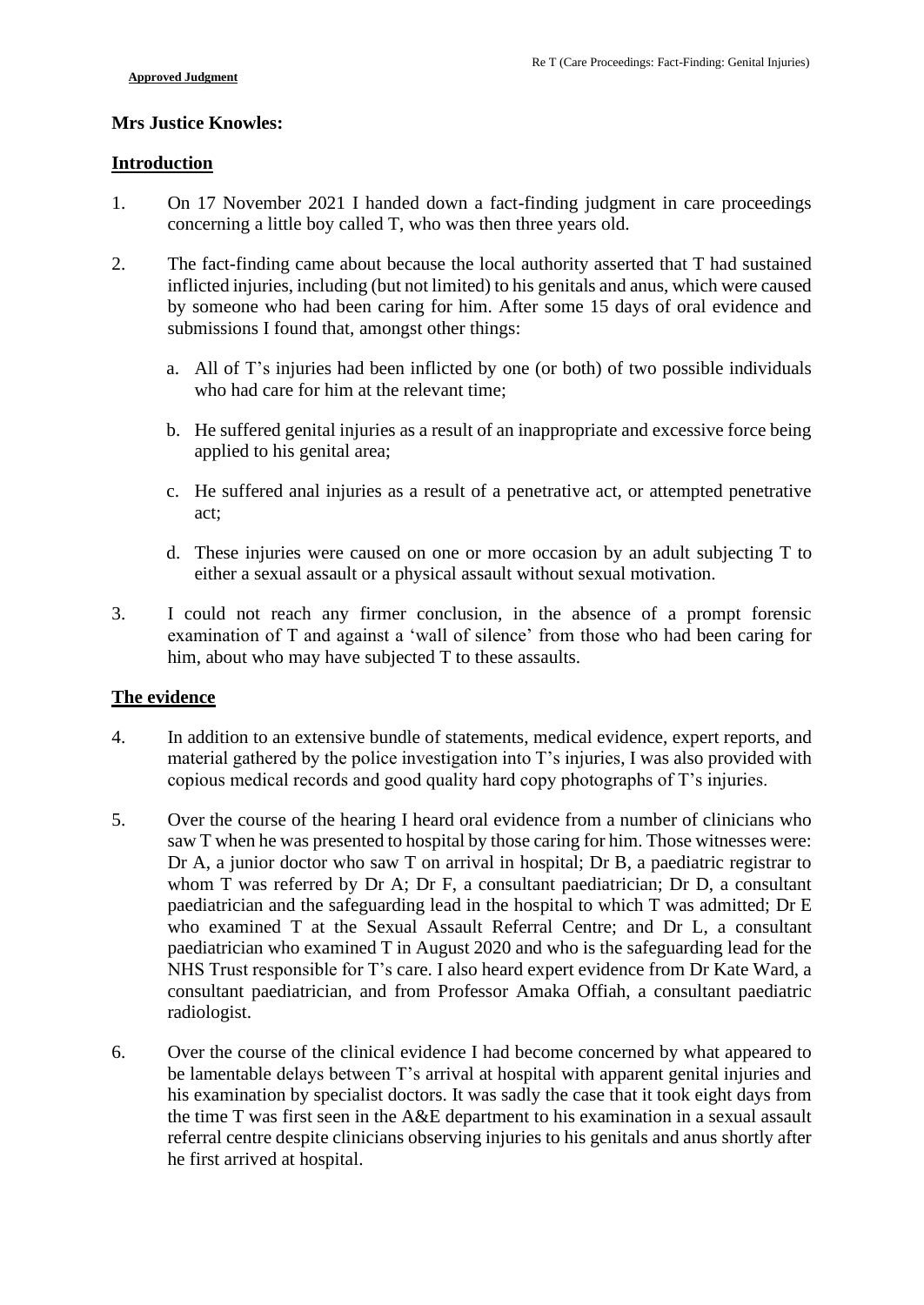- 7. Having heard submissions from the parties and being invited by the safeguarding lead for the NHS Trust to consider whether a Working Together Rapid Review was warranted - I included a section at the end of my judgment addressing the delays in obtaining that specialist medical examination of T's anogenital injuries.
- 8. The purpose of this supplemental judgment is to condense my conclusions about T's social care; (b) may assist anyone who may enquire why it took so long for T to receive identification of T or the public dissemination of any information which is not relevant medical examination (and his presentation at hospital) into a form which (a) may be useful to those making commissioning decisions in relevant areas of health services and the medical examinations his case required; but which (c) will avoid any jigsaw to purposes (a) and (b).
- 9. What follows therefore is a heavily abridged version of my full judgment, from which all but the key discussions have been removed.

#### **Background Summary**

 10. T's mother made a 111 call at 1828h on 21 July 2020. The call lasted for about 7 minutes. When asked why she had rung, the mother said the following:

> *"… erm, well he's two, I have just changed his bum and erm his balls look really swollen and like so does his penis, and his penis looks like really bruised and red and like obviously he's saying it's hurting him. He's been very grouchy all day but it's only just now that I've noticed it's all of a sudden like ballooned up…"*

 When asked by the operator whether what she saw was like a rash or like a bruise, the mother said it looked more like a bruise. Having given her details to the operator, the confirmed that the whole area around T's testicles seemed swollen and sore. When mother answered questions to establish T's symptoms. During that process, the mother asked whether this had occurred in the last 24 hours, the mother said as follows:

 *bum and there was a bit of a like mark I guess but do you know I didn't really think or caught it. Erm but then obviously I have got back and just changed his bum and "Yeah, well like I changed, when we've been to like the park, so like I changed his anything of it I just thought he had knocked, do you know knocked it or something it's just swollen, yeah, really bad."* 

11. The mother took T to hospital. She and T arrived in the Paediatric Accident and Emergency department at 1932h.

#### **Hospital Admission and Thereafter**

12. At triage, T was said to have swelling and redness to his penis. The base of the penis appeared bruised and there was a small bruise to the left side of his groin area above *changed nappy after coming from the park. Appears bruised"*. The triage notes that she had seen a red *"rash"* on his penis that afternoon. Dr A noted that, over a few hours, this became more florid looking. The mother was said to be concerned about the the penis. His mother was reported to say that T's penis was *"slightly red this morning,*  suggested that T had been given paracetamol for pain relief but no record exists of a hospital staff member doing so. At 2215h T was seen by Dr A to whom the mother said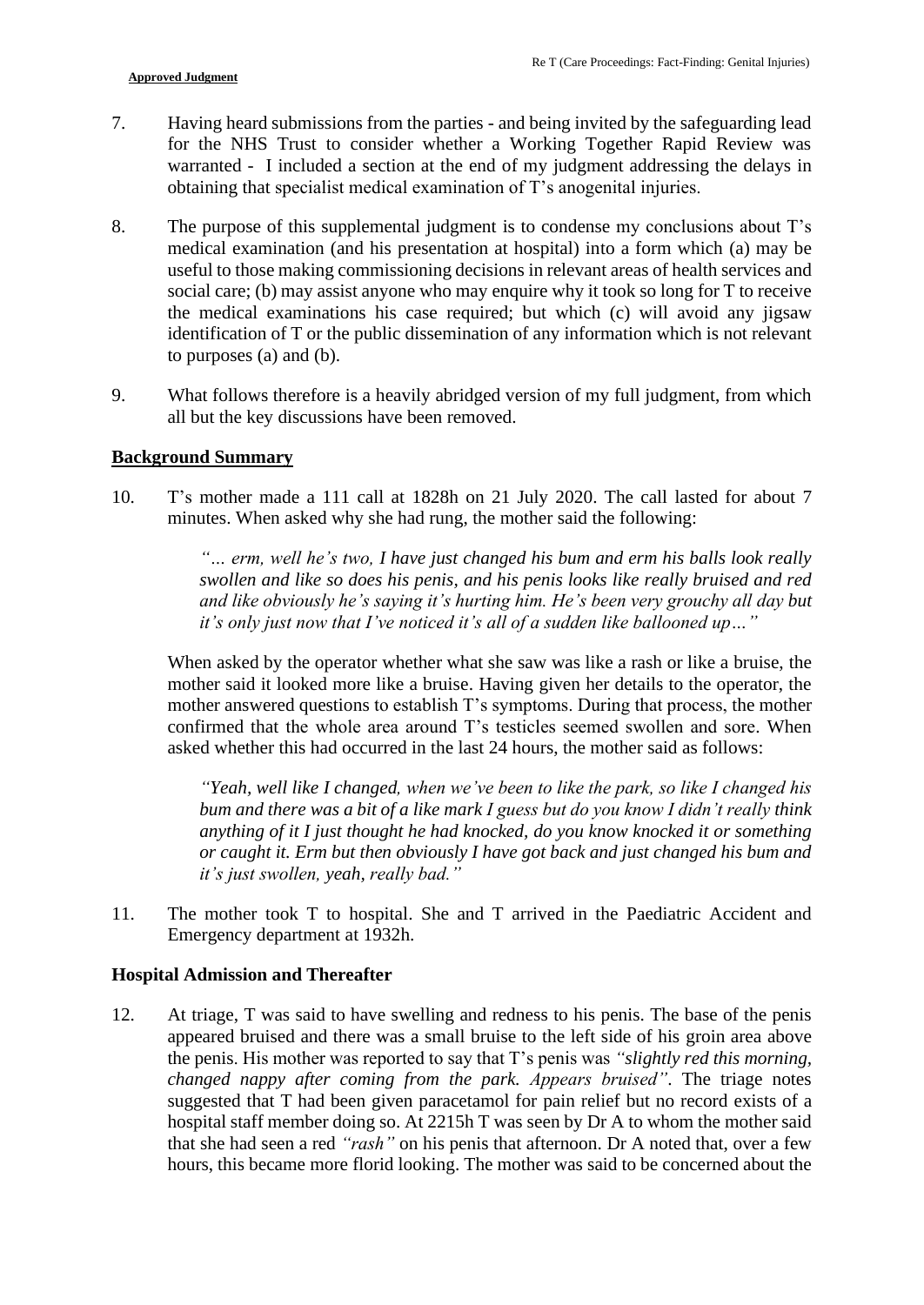rash and possible infection but she had not noticed T tugging at his penis or complaining of pain. According to the mother, there had been no recent accident which might account for T's presentation. Though playful and smiley, T became withdrawn and quiet on examination of his external genitalia. Dr A recorded his findings as follows:

 *penis appears purple and purpuric, ? bruise like, cannot palpate L or R testicle. Bruising R upper ant. thigh, L hip, R buttock. Full body exam (?), small coin bruise "… Swollen inguinal regions with mild bruising - tender to palpate, no masses, central chest and midcentral back."* 

- 13. In his oral evidence, Dr A confirmed that he judged T to be in pain when he examined his genitals. He took a brief social history from the mother and confirmed that he would He told me that the mother's response to him was cooperative and not resistant. Dr A consulted with the paediatric specialist trainee doctor, Dr B, as his examination of T have written down if the mother had a boyfriend but she had not mentioned this to him. had suggested to him that T's symptoms could be related to non-accidental injury.
- not use any specialist lighting equipment. She did not recall observing T to have difficulty walking and thought that, absent what was recorded on the body map, he looked like a well child. During her examination, Dr B attempted to establish who had mention that she had a boyfriend at this stage but only did so later after Dr B had spoken to the local authority and had come back to double check who might have been caring 14. Dr B examined T at 2332h. She took a history and undertook a detailed examination of T, identifying what she saw on a body map. She examined T in artificial light and did cared for T and recalled asking the mother about this several times. The mother did not for or had contact with T in the very recent past.
- 15. The injuries recorded by Dr B were as follows:
	- a. a 1cm bruise under the chin;
	- b. four red circular bruises measuring 0.5 cm under the chin;
	- c. a 1cm that was well circumscribed on his chest;
	- d. three brown bruises on the left flank measuring 1 cm in diameter;
	- e. 2 cm blue haematoma (raised bruise) on the left side of the groin that was irregular in shape and tender to touch;
	- f. 4 cm linear red lines which appeared like scratch marks to the skin in the suprapubic region just above the penis;
	- g. a 10cm red linear bruise on the left side with skin abrasion towards the knee. The mother explained that T had grazed his leg at the park on a climbing frame;
	- h. a 1 cm red-blue circular bruise on the left knee which the mother thought was due to a fall;
	- i. two small brown bruises on the left leg;
	- j. four small brown bruises on the front of the right leg and knee;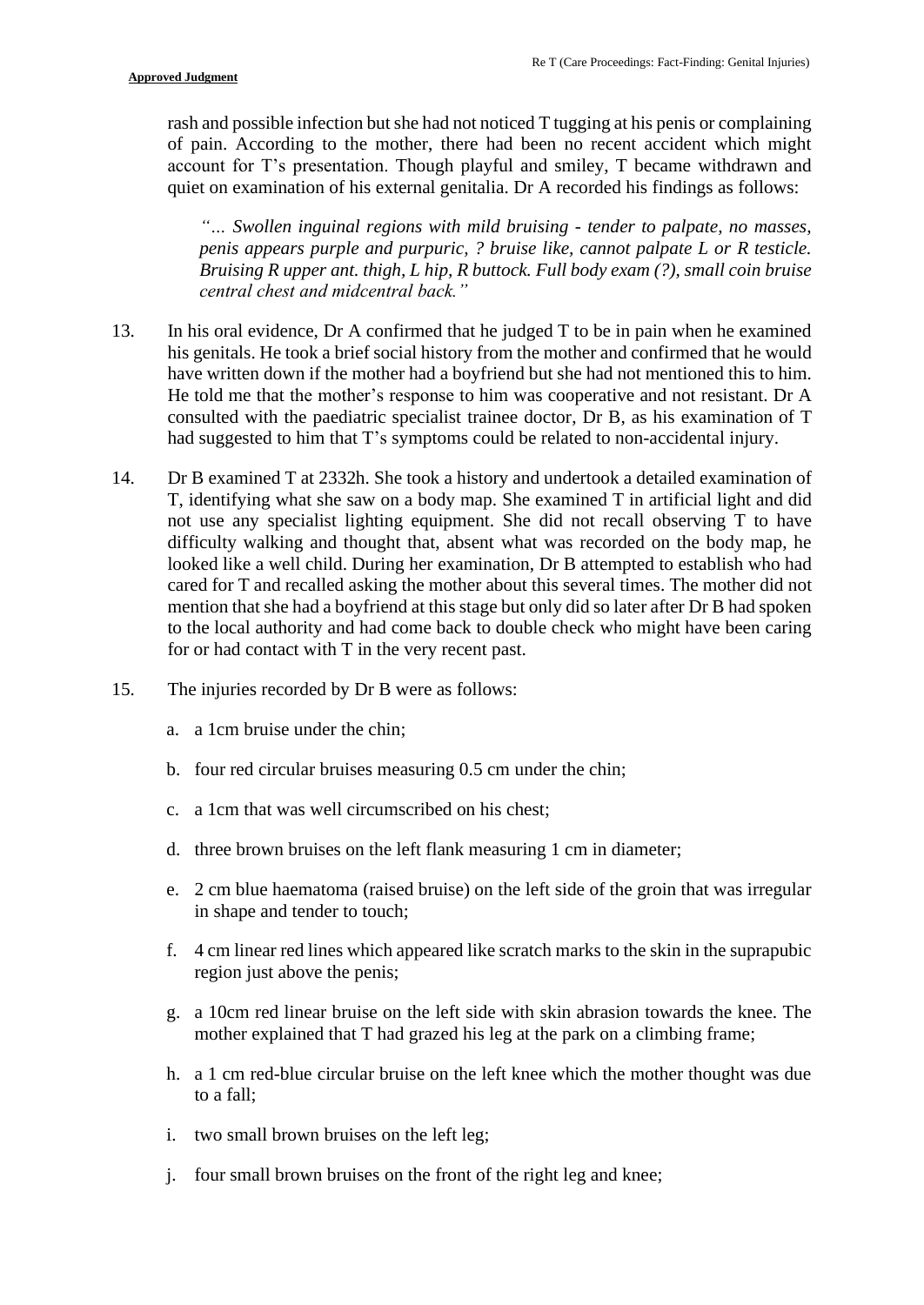- k. a 2 cm blue haematoma (raised bruise) with irregular edges on the right thigh next to the groin that was tender to touch;
- l. a 1cm brown bruise on the right groin;
- m. a 0.5 cm circular brown bruise on the right arm;
- n. a 1.5 cm linear red bruise on the back of the right side;
- o. a 1cm black-brown circular bruise on the right buttock;
- p. a 2cm transverse brown bruise on the right calf;
- q. a 0.5 cm brown circular bruise midway on the back of his left thigh;
- r. a 3cm green circular bruise over the left hip;
- s. a 1.5 cm circular red bruise midway on the back to the left of the spine;
- t. a 1.5 cm circular brown bruise over the lower spine;
- u. red-blue bruising around the whole penis including the underside and extending to the scrotum just below the penis; and
- v. circumferential redness around the anus which the mother said she thought was due to loose stools though the redness did not look typical of a nappy rash.
- the skin on the back of his neck with a few on the left of his forehead. Dr B made a referral to the emergency duty social worker because of the lack of explanation for these 16. Additionally T was seen to have multiple petechiae, or tiny red spots of bleeding into injuries given by the mother. In her police statement, Dr B said that, in her six-year paediatric career, she had never seen this degree of bruising in a child of T's age.
- by Dr F, a consultant paediatrician, at about 1200h. In his oral evidence, Dr F told me that he remembered T's case well as the extensive bruising to T was the worst that he had ever seen. He took a history from the mother who told him that she had changed T's nappy before going to the park but there was nothing of concern when she did so. 17. T was admitted to hospital and, the following morning (22 July 2020), he was reviewed She had only noticed bruising in his nappy area after returning from the outing to the park. Dr F annotated the body map created by Dr B and noted the following additional marks:
	- a. a graze above left eyebrow;
	- b. a bump on his forehead (though there were no bumps on the rest of  $T$ 's head);
	- c. Ears and frenulum were intact with no injuries in the mouth;
	- d. two circular bruises on right forearm anteriorly approximately 4mm in diameter;
	- e. a bruise on right elbow;
	- f. a few petechiae under the chin;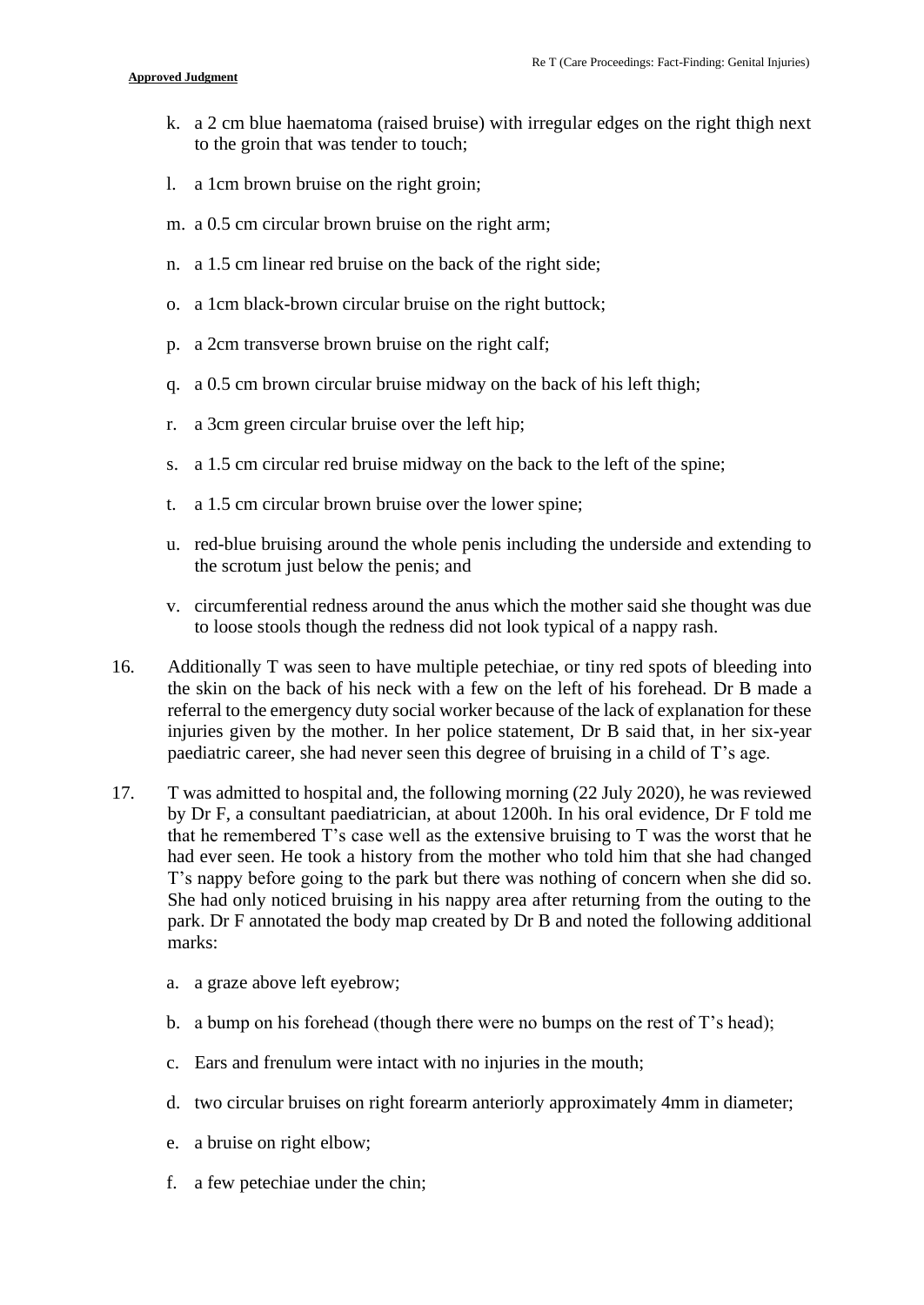- g. small bruises on the front of the chest;
- h. a small bruise on the right sub-costal area;
- i. significant bruising on the right groin;
- j. significant bruising on the genitals;
- k. right knee and lower leg, 3-4 bruises;
- l. a bruise on left forearm around 4mm;
- m. bruises on the left flank;
- n. a bruise on left inner thigh;
- o. a bruise on left knee and left lower thigh anteriorly;
- p. a bruise on left upper thighs laterally around 5mm;
- q. a small bruise on left lower leg around 3-4 mm;
- r. several small bruises on the back;
- s. a bruise on the right buttock; and
- t. redness in the perianal region.
- 18. Dr F ordered medical photographs and told me that these did not do justice to the into his groin, penis and scrotal area. Dr F had no doubt that T had sustained inflicted injuries. Due to the extensive bruising to T's genitals and the redness in his anal area, Dr F spoke to Dr D, one of the two child protection lead doctors for the hospital, and matters Dr F ordered that T should have an ophthalmology review, a skeletal survey, and a CT head scan. The clinical photographs were taken on the afternoon of 22 July bruising which he saw. The bruising extended from the upper part of T's legs going asked for her input. He could not be precise about when that conversation took place but felt it would have been on the day he saw T or on the next day. In addition to these 2020.
- 19. Later that afternoon a strategy meeting took place involving the local authority and he may have been sexually abused. The decision was taken to begin a child protection hospital staff. It concerned itself with the physical abuse of T and did not identify that investigation involving the police and T was taken into police protection. Nursing staff noted that T had a red bottom which appeared sore and tender to the touch when his nappy was changed. T pointed to his genital area when asked if he had any pain.
- 20. On 24 July 2020 Dr D reviewed T's circumstances following her discussion with Dr F. She reviewed the medical history and examined T on the ward at about 10 am and was troubled by what she saw. The medical notes noted her initial impression as follows: *"bruising very concerning - no reasonable explanation - does not fit with accidental trauma; concentration of bruises around genitals was worrying; anal bruising with crescentic redness - sexual abuse unlikely, but in view of presentation, required*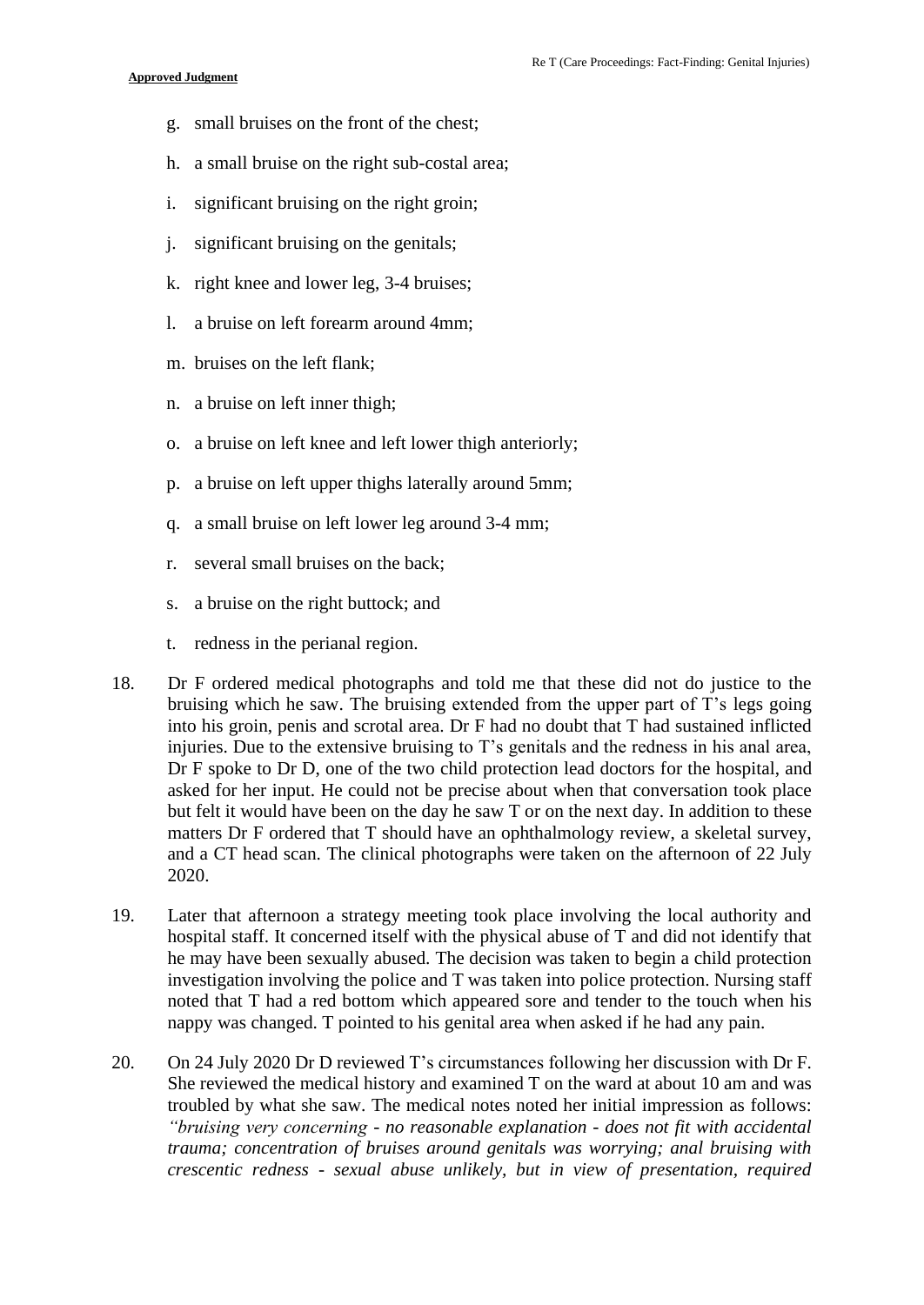infection and whether he should be examined for child sexual abuse. She contacted T's *consideration"*. Dr D queried whether T needed screening for sexually transmitted social worker and discussed his case with the designated doctor for child protection in the hospital trust, Dr L.

- 21. At 1400h the same day Dr D returned to complete her own body map of T. Her findings were as follows:
	- of central clearing. Dr D queried whether this possibly have the appearance of a a. a collection of deep purple bruises just below the groin on the right upper thigh. Total area of bruising 4cm by 2cm, comprised of three separate bruises with an area pinch mark;
	- b. a small brown bruise on the anterior aspect of the left thigh. This was not of particular concern;
	- c. extensive deep purple and green bruising to the suprapubic area an area to the left of the external genitalia measuring 5cm in diameter;
	- d. a 2cm diameter area of deep purple and green bruising to the suprapubic area on the right of the femur;
	- e. deep purple bruising to the base of the shaft of the penis;
	- f. a 2 cm diameter area of deep purple bruising over the upper part of the left scrotum;
	- g. the lower part of the left scrotum widely discoloured with a fading green colour likely to represent fading bruising;
	- h. a 2cm fading Brown bruise over the bony prominence of the butter on the right side;

On perianal examination –

- i. AV shaped area of erythema at 12 o'clock position on the immediate anal orifice with no evidence of skin breakdown;
- j. a healing laceration or fissure at 6 to 7 o'clock position at the lower aspect of the anus;
- k. numerous areas of non-specific erythema (redness) over the lower half of the anal margin and, on reflection, the perianal area itself - possibly representing perianal bruising;

Elsewhere –

- l. a 1cm fading bruise on the lower bony prominence of the left rib cage not of significant concern;
- m. two bruises over the bony prominence of the right knee likely to be accidental in origin;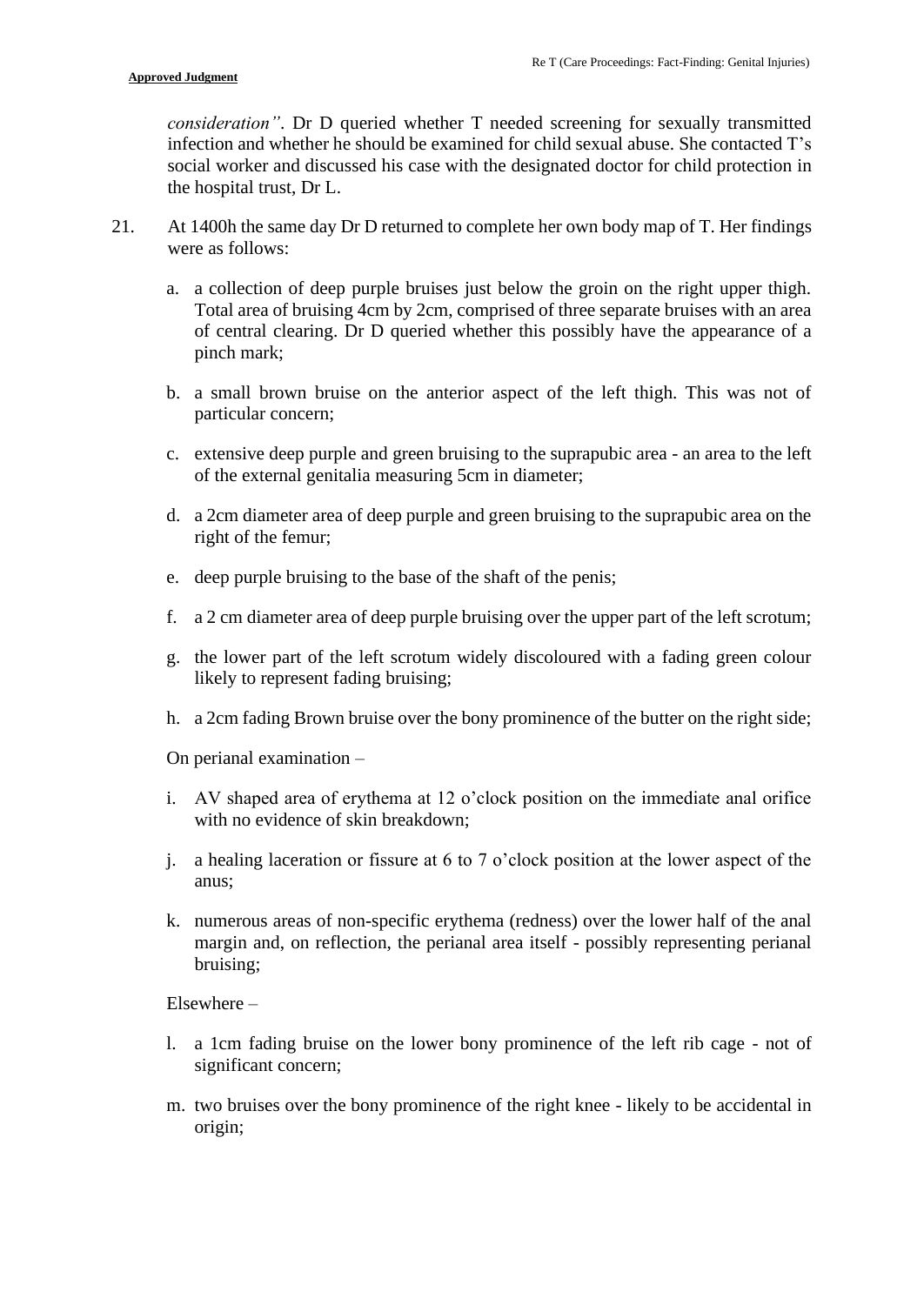- n. a 1cm and 2cm bruise over the right lower shin again likely to be accidental in origin;
- o. a bruise over the bony prominence of the left knee;
- p. over the bony prominence of the left shin, a small bruise likely accidental in origin;
- q. a 1.5cm brown fading bruise to the left lower back;
- r. a further 1.5cm brown bruise to the left lower back; and
- s. a 1cm fading bruise over the iliac crest on the left side;
- 22. Dr D's discussion with Dr L resulted in a shared concern that T may have been the which might provide a better view of his anal area. Dr D contacted the local authority social worker to discuss her concerns about possible sexual abuse and made plain the need for a specialist examination by a Sexual Assault Referral Centre (SARC). The my recommendation would be that [T] has an urgent assessment within a sexual  *hospital on 21st July and today, 24 July, unfortunately it is unlikely that any forensic evidence would be available. However, clearly the possibility of sexual assault and any*  authority as the local authority had to make the referral. Dr D also told me that it was a victim of sexual abuse and needed a specialist medical examination with equipment medical records noted that the local authority would make the referral to the SARC. In her police statement dated 3 September 2020, Dr D said this: *"…we have discussed that referral centre as a matter of urgency to avoid loss of evidence. [T] was presented to consequent sexually transmitted infection needs to be addressed…"*. In her oral evidence, Dr D told me that historically, if the clinical team was concerned about child sexual abuse, the SARC assigned doctor would come to the ward and offer an opinion. Now, the clinical team had to refer a child to the SARC for examination. In order for a child to be seen by the SARC, the clinical team had to refer the matter to the local source of frustration to her as a paediatrician that the SARC did not see children out of hours.
- 23. On 29 July 2020, T was examined by Dr E, a forensic physician at the SARC. The examination was not a forensic examination as T was seen outside the window within which forensic swabs could be usefully taken. Dr E completed another body map on which the following injuries were noted:
	- a. 2cm by 2cm brown/green/yellow bruise over right groin back;
	- b. 0.6cm by 0.6cm brown bruise on the back of the right elbow;
	- c. 0.8 cm by 0.8 cm brown bruise on the back of the right forearm;
	- d. 0.5 cm by 0.5cm light green bruise over left thigh;
	- e. 1cm by 0.6cm red bruise on the right side of the chin;
	- f. 0.5cm by 0.5cm red bruise on the right side of the chin (in front of the previous injury at e) above;
	- g. 0.5cm by 0.5cm red bruise over the right side of the buttock;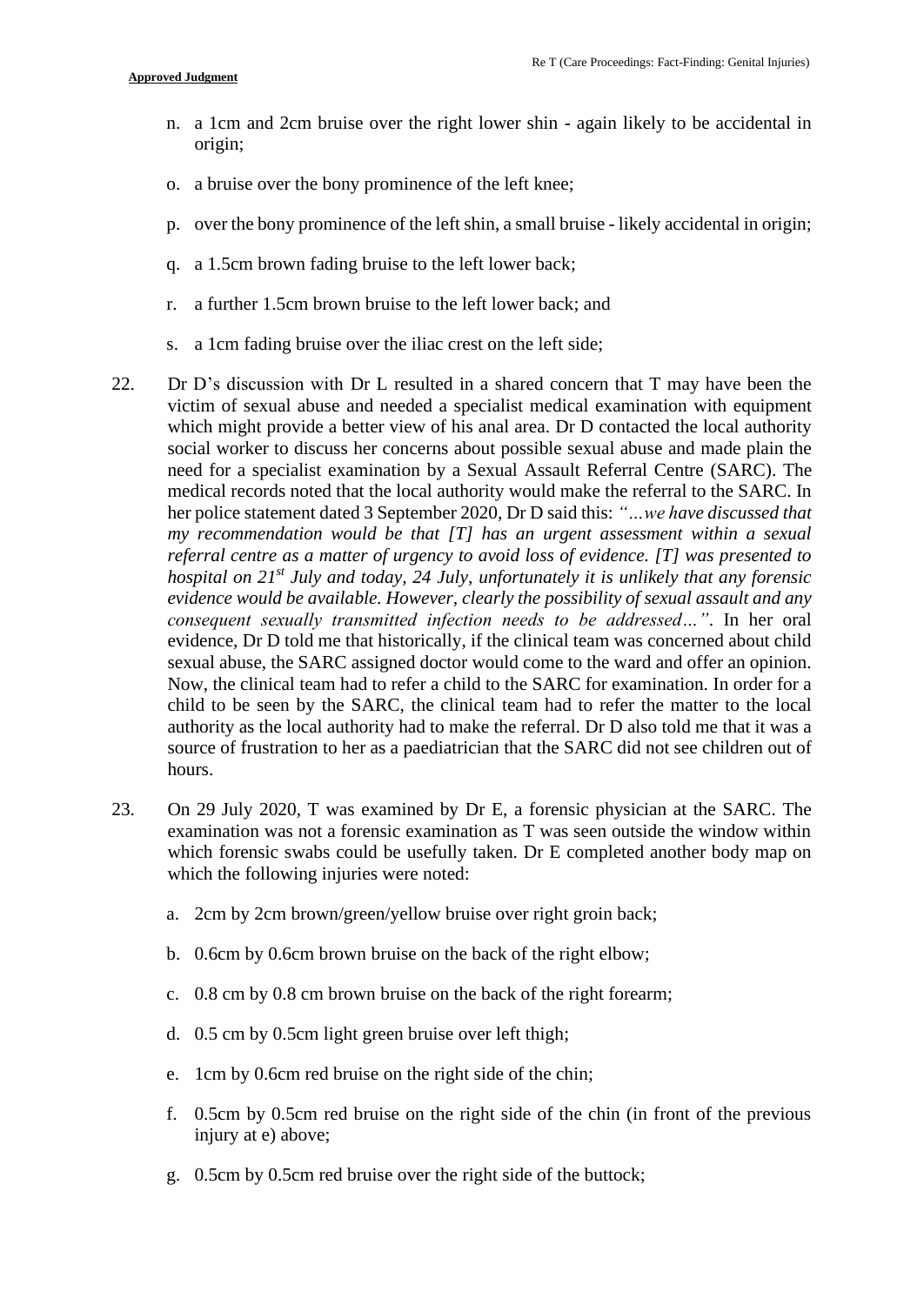- h. redness of more than 1cm in front of the anal opening at 12 o'clock position;
- i. a more than 1 cm shiny healed area at the back of the anal opening at 6 o'clock position; and
- j. redness round the anal opening (perianal erythema).
- 24. Dr E concluded that his examination findings did not confirm or refute any disclosure of sexual assault. He noted that the timing of an examination was crucial and that a child should be seen as soon after an assault as possible as anogenital injuries were assault resulting in injuries had occurred, he noted that these may well have healed known to heal very rapidly and often completely, leaving no trace of trauma. If a sexual completely before his examination took place.
- Dr L found him to be a clean, well dressed, happy, and relaxed child who had no 25. On 13 August 2020 Dr L conducted an initial health assessment for T as a child in care. bruising of concern and no bruising to his genital area. Dr L examined T's anal area and described four specific findings in her report as follows:
	- a. the skin of the lower third of the perineum had an unusual shiny thickened appearance with blueish discolouration in a V-shaped distribution about the midline, up to the anal verge. There was no anal dilation in 30 seconds of inspection.
	- b. there were a few hyper-pigmented pinky-brown marks of a few millimetres across on the left and right of T's anus. AB said that these *"dots"* were left after spots of nappy rash had resolved. There were no lacerations around T's anus.
	- c. in the 1 o'clock position, near parallel to the median raphe, there was a relatively thick discrete white linear area of tissue radiating from the anus to just beyond the anal verge.
	- d. at the upper pole of finding C above, and perpendicular to it, there was the impression of a very fine hairline white line, which fell within the V-shaped area of the perineum which had skin texture and colour change (see finding a) above).
- 26. Dr L concluded as follows:
	- a. the anal laceration described by  $Dr D$  at  $7$  o'clock appeared to have healed without scarring *"as would be a typical clinical course*";
	- b. the anal scar at 1 o'clock was suggestive of sexual abuse in the absence of a history of exceptional trauma such as anal impalement;
	- c. the scar could predate T's hospital presentation but have been obscured by acute injuries or have been missed by non-specialist examination. Scars can be easily missed if hidden between puckered anal skin folds and visibility can be dependent upon the degree of the child's relaxation and cooperation. The scar could have this was the least likely explanation. The most likely explanation was that the laceration was sustained shortly before admission and *"had healed to a point of mucosal adhesion within this time but not yet undergone fibrous organisation to*  arisen from an acute injury sustained after the 24 July 2020 examination, although *visible scar"*; and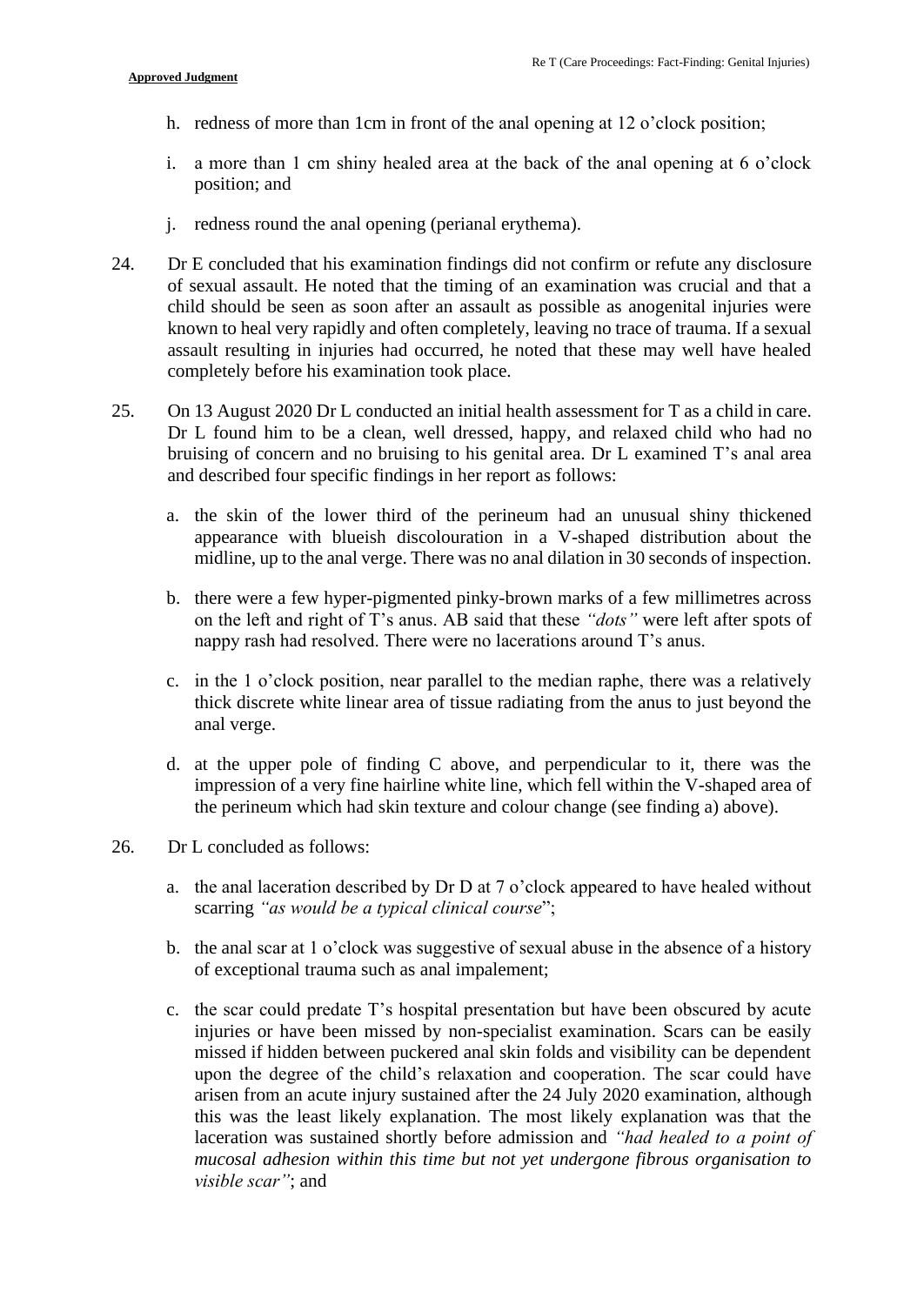significance and a possible fine line scar in the horizontal plane. Magnified views d. the skin in the adjacent area was of an unusual appearance, with uncertain using video colposcopy might assist with the clinical interpretation. No subsequent colposcopy took place.

*[…]* 

## **The Medical Evidence**

#### **Haematology**

 might have predisposed him to spontaneous bruising or bleeding or to more extensive haematological abnormalities relevant to the physical trauma he sustained. No party 27. Professor Sally Kinsey, consultant paediatric haematologist, was jointly instructed by the parties in order to establish whether T had any haematological abnormality that bruising or bleeding following trauma. Her opinion was clear that T had no pursued further testing or sought to challenge Prof. Kinsey's evidence.

#### **Radiology**

 these proceedings. Following a careful review of the hospital imaging, she confirmed that T had sustained a fracture. In her report, Professor Offiah gave a timeline for the fracture and confirmed that T showed no signs of bone weakness or predisposition to 28. Professor Amaka Offiah, consultant paediatric radiologist, was jointly instructed within fractures or rickets. Her evidence assisted the court with other injuries T had sustained but was not relevant to T's anal or genital injuries.

#### **Paediatrics**

- answers to questions posed by the parties. Dr Ward also gave oral evidence to assist the 29. Dr Kate Ward, consultant paediatrician, was also jointly instructed. She undertook an extensive review of the medical records and produced two reports together with written court.
- 30. Dr Ward concluded that T had an uneventful medical history and confirmed that there were no factors which predisposed him to bruising.
- of inflicted injury. The petechiae to the left forehead and the back of the neck were fingertip bruising around T's jaw also increased the likelihood that the petechiae seen the four red circular bruises measuring 0.5cm under T's jaw were consistent with a grip 31. In her report, Dr Ward identified marks and bruising on T's head which were indicative consistent with blunt force trauma. Petechiae often fade rapidly but were significant in the context of inflicted injury and may be associated with local compression such as gripping or grasping. Dr Ward could think of no natural cause or accidental injury which would cause petechiae in the described distribution on T. The association with were inflicted injuries. The red circular 1cm bruise under the right side of T's chin and mark or with T being grasped forcibly under his chin.
- 32. As for the injuries to T's limbs and torso, Dr Ward identified the following as being indicative of inflicted injury: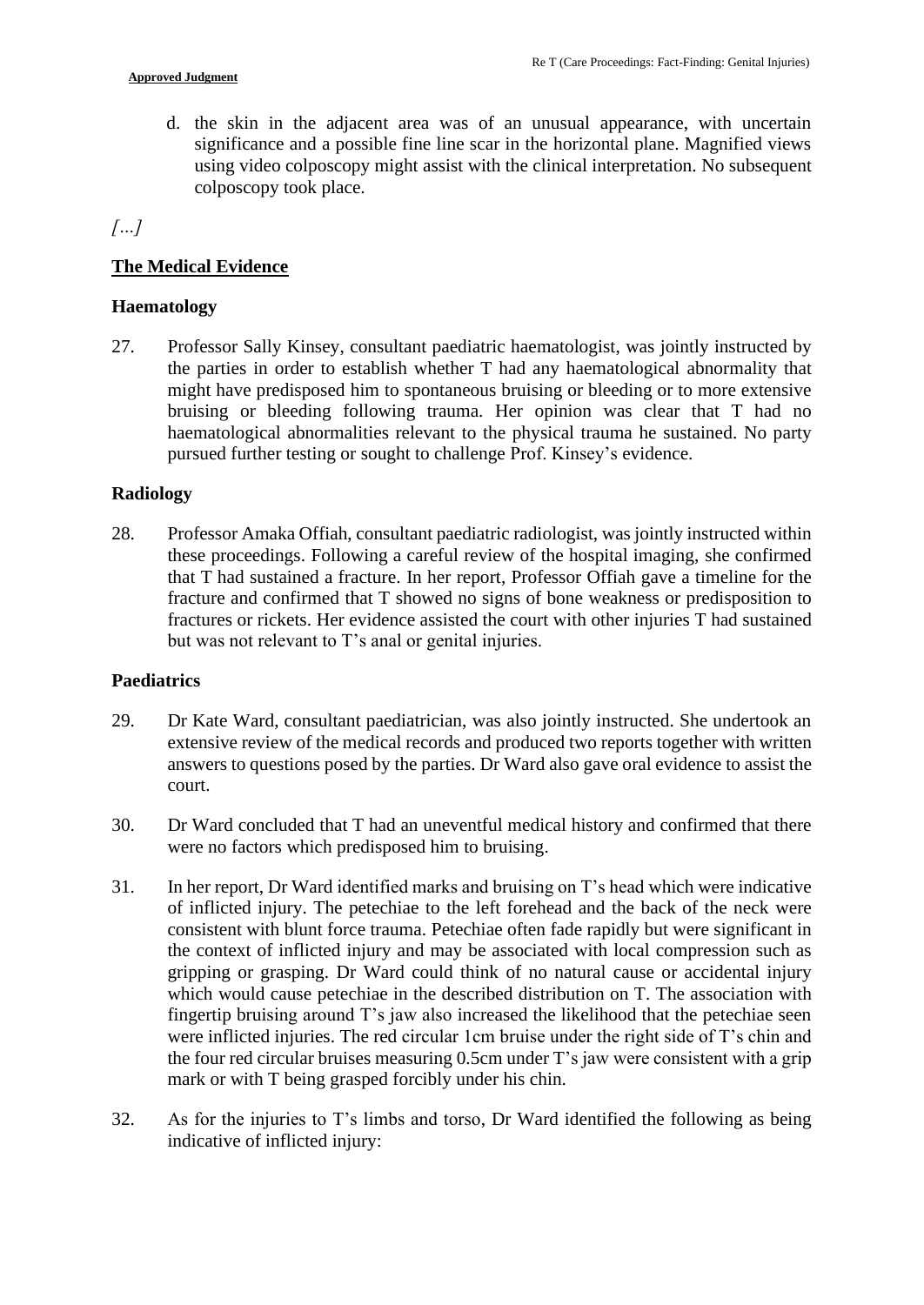- a. three brown bruises on the left flank measuring 1cm in diameter, caused by a possible grip or grasp mark or general blunt force trauma;
- b. a 2cm raised blue haematoma on the left side of the groin which was irregular in shape and tender to touch, caused by inflicted blunt force trauma;
- c. a red 4cm linear bruise to the front of the right thigh, caused by blunt force trauma such as a blow, punch or kick;
- d. a red 1.5cm linear bruise on the right side of the back, caused by a slap or blunt force trauma with a linear implement;
- e. a black brown circular 1cm bruise to the right buttock, caused by blunt force trauma such as a blow, punch or kick;
- f. a brown 2cm transverse bruise on the right calf, caused by blunt force trauma such as a blow, punch or kick;
- g. a red 1.5cm circular bruise midway on T's back to the left of his spine, caused by blunt force trauma such as a blow, punch or kick;
- h. a brown 1.5cm circular bruise over T's lower spine contiguous with the left spinal bruise listed above, caused by blunt force trauma such as a blow, punch or kick; and
- i. occult trauma to the abdomen, skeletal muscle or other organs evidenced by raised ALT (alanine aminotransferase). Raised ALT can be a marker for liver injury and may also be indicative of trauma to other tissues such as skeletal muscle, heart, was 159 units per litre (reference range 10-50) indicating the presence of kidney, pancreas, spleen or lung. Though an abdominal ultrasound scan was not undertaken at the time of T's admission to hospital, the raised ALT level seen in T inflammation of or damage to the liver or other organs.
- 33. Additionally, Dr Ward identified inflicted groin and pubic injuries, namely:
	- a. a blue 2cm bruise on the right thigh next to the groin which was irregular and tender, caused by blunt force trauma such as a blow, punch or kick;
	- b. a brown 1cm bruise on the right groin, caused by blunt force trauma such as a blow, punch or kick;
	- c. a blue 2cm bruise on the left side of groin, caused by blunt force trauma such as a blow, punch or kick; and
	- d. linear 4cm red scratches in the suprapubic region above the penis, caused by scratching or scraping;
	- appearances alone and it was thus difficult to say when they might have been e. The injuries to T's head, limbs, torso and groin were impossible to date from caused.
- 34. Finally, Dr Ward identified anogenital injuries consistent with inflicted trauma. These were as follows: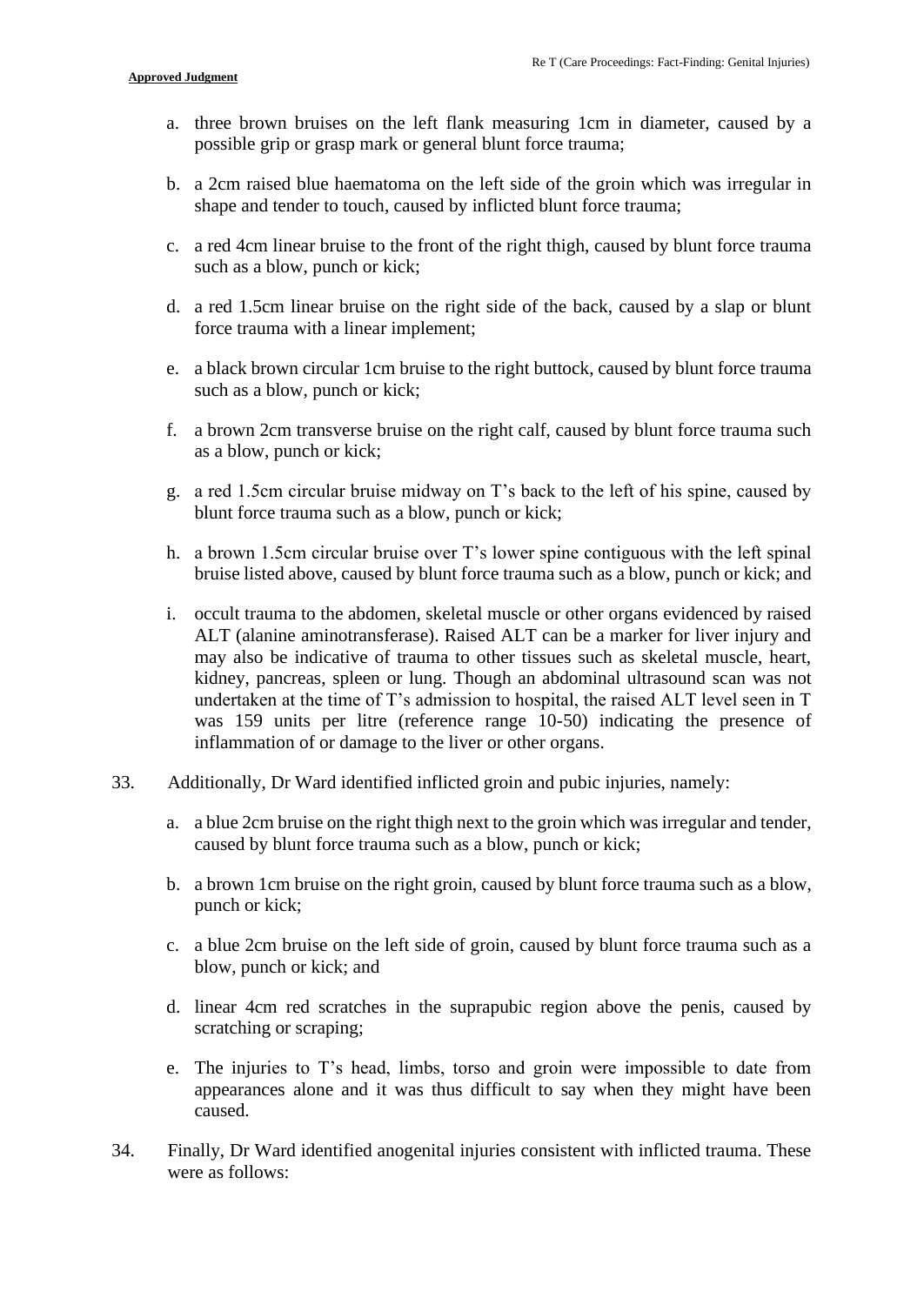- a. severe, extensive, red/blue bruising around the whole penis including the underside and over the foreskin, extending to the scrotum, caused by blunt force trauma such as a blow, punch or kick. In her oral evidence, Dr Ward considered that there was an element of grabbing, grasping, squeezing, twisting or pulling in the causation of these injuries;
- b. a V-shaped redness at the 12 o'clock position in the immediate anal orifice;
- c. circumferential perianal redness extending into the natal cleft;
- d. wedge-shaped redness and inflammation between 11 o'clock and 1 o'clock peripherally with apparent loss of superficial tissue between 11 o'clock and 12 o'clock peripherally;
- e. an area of marked excoriation between 4 and 8 o'clock on the anus;
- f. a brown/blue fading bruise at  $2$  o'clock;
- g. a healing laceration at the 6-7 o'clock position at the lower aspect of the anus;
- h. a white fine scar extending from the anal verge to the perianal skin at the  $1 \circ$  clock position with an extension creating an inverted, reversed L-shape.
- anogenital injuries were accidental because there was no reported, memorable event which could account for them. These were major injuries which would have caused T extreme distress at the time they were inflicted because that area of the body has a high number of superficial nerve fibres. Likewise, the anal abnormalities were not the bruising to the anal area was much greater than would be expected from a child with mild diarrhoea. None of the anal injuries were consistent with any developmental 35. In her written and oral evidence, Dr Ward was clear that there was no plausible accidental explanation for any of these injuries. She rejected the suggestion that the product of nappy rash and the superficial tissue loss was supportive of trauma. Dr Ward's oral evidence confirmed that the extent and the depth of the redness, and abnormality.
- 36. Dr Ward's view was that the anal injury listed at h) above was consistent with a penetrating injury and was highly unlikely to have occurred without penetration because access to the anus by kicking or punching so as to cause the identified supportive of anal sexual abuse but stated that she could not differentiate between a penetrative injury to T's anus done for some sort of adult gratification and injuries caused in the course of physical abuse by someone who lost their temper as part of a generalised assault. Dr Ward noted that a child would have to be held firmly in order to have occurred on more than one occasion and, further, could not conclude on the medical evidence that the penile injuries had been caused on a single occasion or on multiple occasions. However, on balance, she thought that the penile and scrotal injuries laceration was highly unlikely. I note that this view was consistent with that of Dr L. None of the anal, penile and scrotal injuries could have been caused when T was wearing his nappy and thus it was much more likely that his nappy had been removed at the time of injury. In her oral evidence, Dr Ward accepted that the anal injuries were access the anal area. She was unable to exclude the possibility that anal penetration may would have been noticed after a single episode of assault. Finally, Dr Ward considered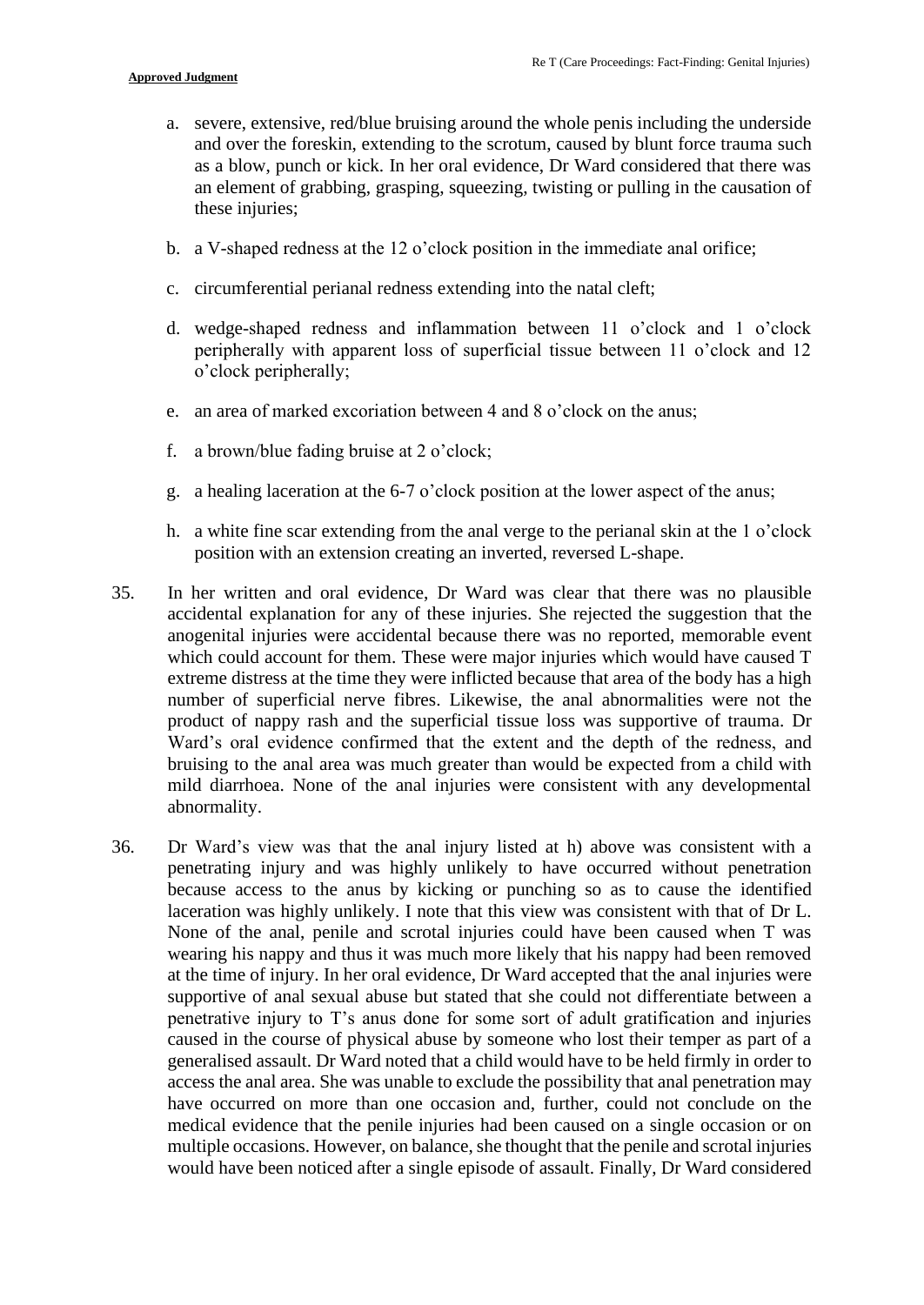that the anal injuries would have caused bleeding into T's nappy which would have been visible to a carer.

- 37. Dr Ward's oral evidence confirmed her view that, at the time the injuries to T were caused, he was likely to have cried and sought adult comfort. His anogenital injuries injuries T would have been distressed for hours or possibly days and the lacerations to his anus would have been reopened every time his bottom was wiped until they had healed. Dr Ward thought it likely that T may have tried to push his carer's hand away to prevent pain when having his nappy changed. His gait may have been affected because his nappy would have rubbed against his sore areas. Dr Ward's unequivocal his genitals and groin. This would have been noticeable to a carer who was wiping his were likely to have produced a more extreme reaction with visible and audible distress for minutes thereafter, depending on how he was comforted and settled. After his anal evidence was that T would have been in pain from the anal injuries and from those to bottom and changing his nappy.
- tissue in these areas would have made bruising and injury far more visible to a carer 38. On balance, Dr Ward considered that T's penile and scrotal injuries were likely to have been sustained within the 24 hours prior to the 111 call as the absence of subcutaneous and thus these injuries were likely to have been detected earlier.

#### **Discussion**

#### **T's Injuries**

#### *[…]*

#### *c) Injuries to Genitals*

- 39. In the absence of any plausible explanation, I am also satisfied that the injuries to T's genital area were also inflicted injuries. The severe and extensive bruising around T's force trauma such as a blow, a punch, or a kick or by grabbing, grasping, squeezing, known that injury was likely to occur as a result of the application of inappropriate and excessive force to T's genitals. I accept Dr Ward's evidence that T would have been in whole penis, including the foreskin and extending into his scrotum, was caused by blunt pulling or twisting the affected areas. Those injuries would have caused extreme pain and distress to T when they were being inflicted and whoever inflicted them would have pain when his nappy was changed and I note that, when he was in hospital, T indicated his genital area when asked where he was hurting on both 22 and 23 July 2021.
- 40. Dr Ward considered that these injuries would have been very obvious to a carer and were thus likely to have occurred within 24 hours of the 111 call being made on 21 July 2021. I accept her oral evidence that the presence of swelling tended to be an early sign of trauma and was suggestive of a recent injury. At the time of the 111 call T's scrotum and penis looked to the mother to be really swollen. Dr A, the first doctor to examine T, noted that the mother described swelling as part of the history which he took from her, and the swelling to T's genital area was visible to him.
- 24-hour timeframe given by Dr Ward, the evidence indicated a degree of confusion about the observable signs of injury prior to the call to 111 and when the injuries may 41. Whilst the presence of swelling suggested that the genital injuries occurred within the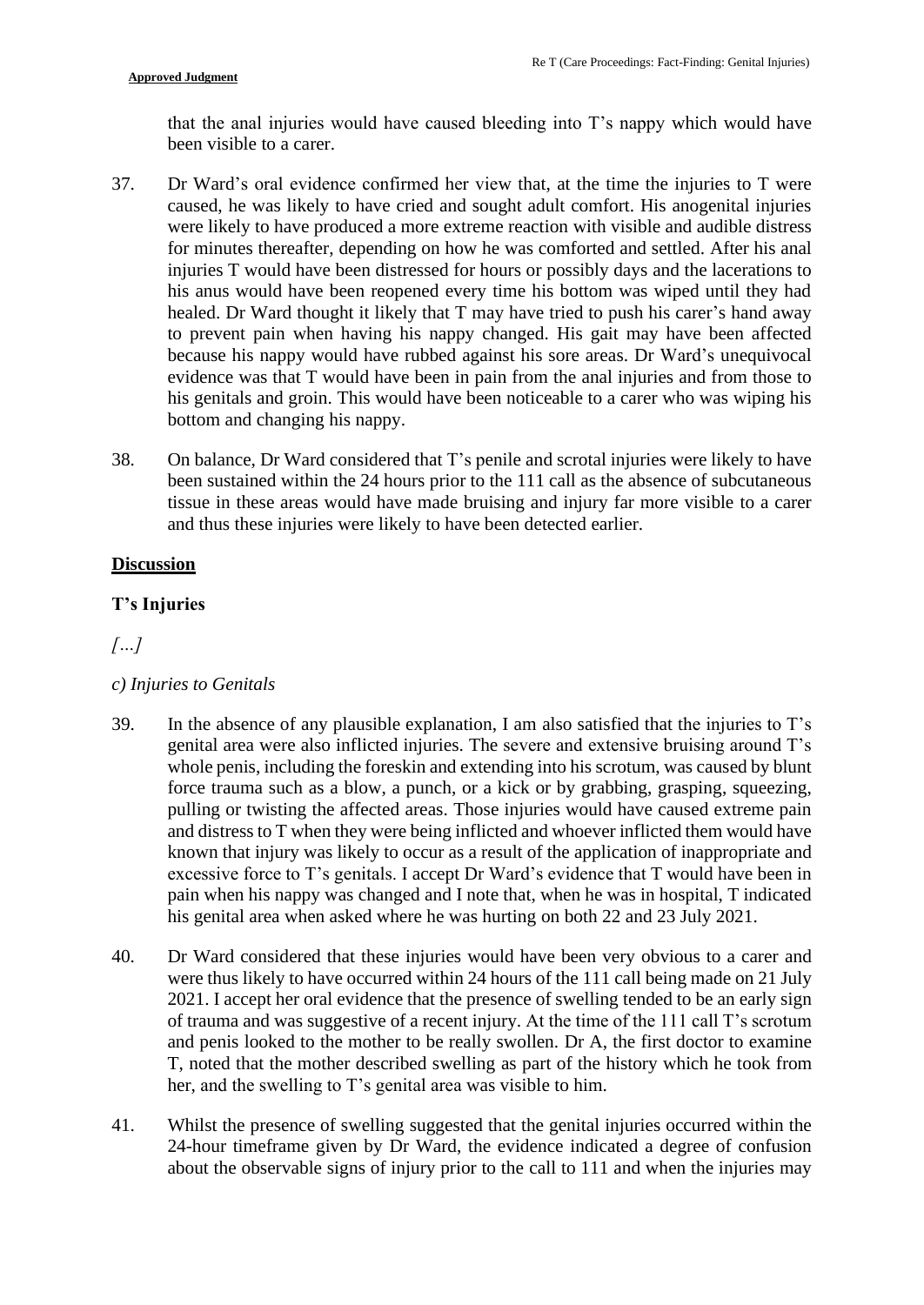have occurred. I concluded that they were likely to have happened sometime before about 1pm on 21 July 2020.

# *[…]*

#### *d) Anal Injuries*

- fact that his anus was examined by a number of doctors of varying experience at 42. Analysing the evidence with respect to T's anal injuries has been complicated by the different times and using different techniques. Apparent differences in what was seen appears to be explicable on the basis that T's anal injuries were at different stages of development and resolution when seen over the course of several weeks.
- 43. First, no significance can be attached to the absence of a record of anal injuries to T when he was examined by Dr A. Dr A could not recall whether he had performed an perineal regions albeit that he did not record this in his note. I observe that Dr A was observe that there was circumferential redness around his anus. Dr F also described had no doubt that T was the victim of inflicted injuries but had no opinion as to whether T had been sexually assaulted. None of these doctors conducted a detailed examination of T's anal area though the extensive bruising to T's genitals and the redness in his anal anal examination but said his ordinary practice was to look at both the perianal and conducting an initial examination as a relatively junior doctor. Thereafter, Dr B parted T's buttocks but did not conduct any detailed examination of his anal area save to redness in T's perianal region but did not document any other anal abnormalities. He area prompted Dr F to seek advice from Dr D, one of the two named child protection doctors in the hospital.
- sexually assaulted because she was not qualified to do so. She too noted the extensive presence of anal bruising with crescentic redness and she queried whether there was a healing laceration at what seemed to be the 6 to 7 o'clock position. In the anal bodymap an area of redness at the 12 o'clock position on the anal orifice together with redness perianal bruising. She also noted a healing laceration or fissure at the 6 to 7 o'clock 44. Dr D did not conduct a forensic examination to ascertain whether or not T had been bruising to T's scrotum, penis and inguinal areas. Her initial examination noted the completed later that afternoon after a more detailed examination of T, Dr D recorded over the lower half of the anal margin and the perianal area, possibly representing position at the lower aspect of the anus.
- opening; (b) redness of more than 1 cm in front of the anal opening at 12 o'clock it could be attributable to a number of causes including rubbing, irritation or acidity from stools/urine; and (c) a shiny healed area greater than 1 cm at the 6 o'clock position 45. Dr E's conclusions following his forensic examination on 29 July 2020 neither confirmed nor refuted child sexual abuse. He observed: (a) redness around the perianal position though he was unable to estimate when or how this was caused and noted that on the anus.
- 46. Dr L, who examined T on 13 August 2020, was a very experienced specialist child sexual abuse examiner who conducted about 50 anogenital examinations a year of which about 10 were in the younger age group. She made three significant findings. First, there was a V-shaped shiny thickened area with bluish discolouration on the lower perineum. This was not a midline fusion defect as this would have been a different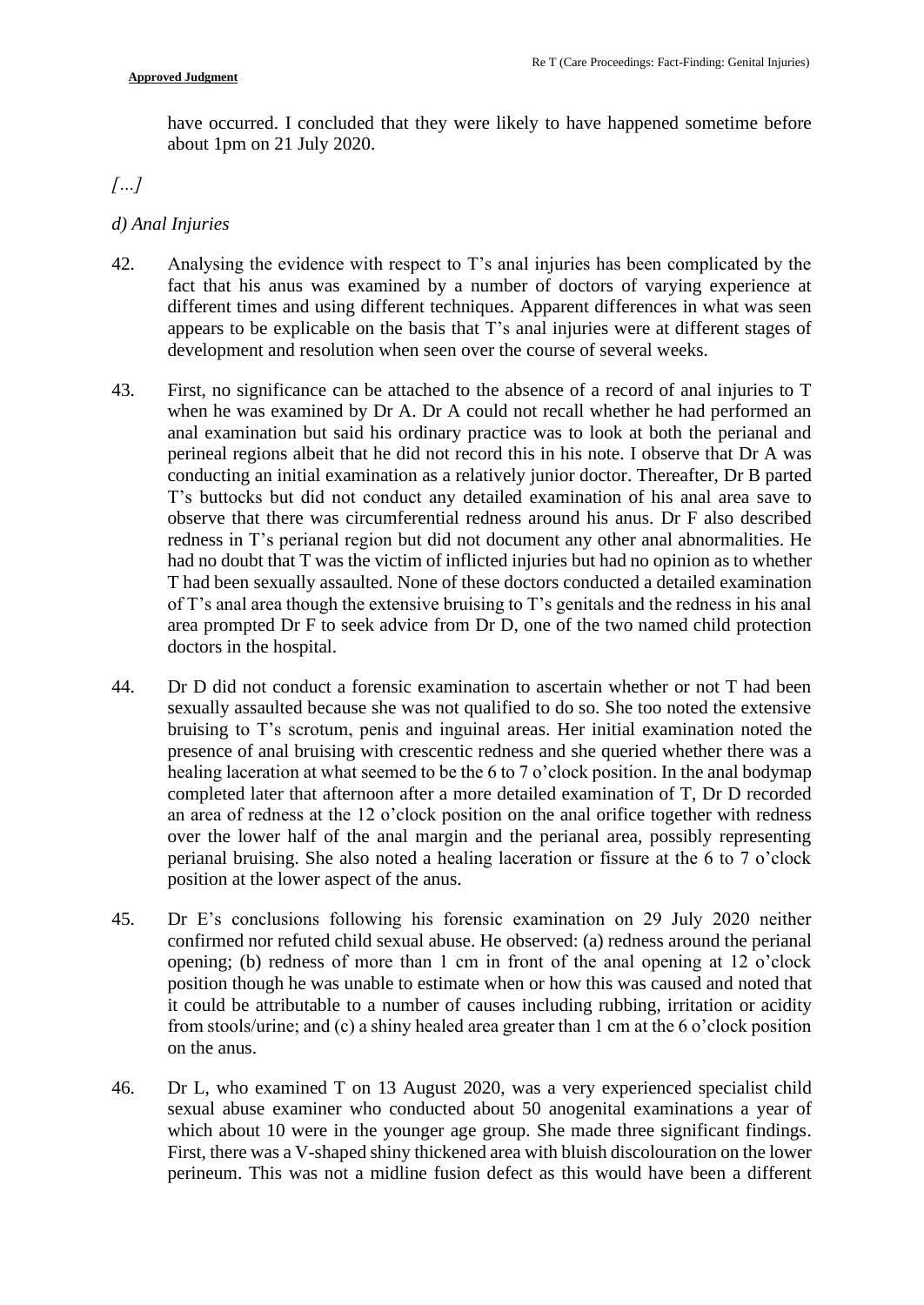injury and so Dr L was cautious about its provenance but noted that it was unclear to her what the benign explanation for such an injury would be. Second, there was white into the anal folds. It was unlikely to be a scar from constipation as constipation fissures did not leave a scar once healed. It was more likely to be penetrative injury or a integrity. Dr L noted that the anus is a sheltered part of the body and a simple blow to explanation would be. Third, there was a fine white line perpendicular to the upper pole been seen by Dr D. There were three possible explanations, first being the scar was considered the third explanation to be the most likely and again observed that it was unclear to her what the benign explanation would be for this. Finally, Dr L noted that the lesion at 6 to 7 o'clock appeared to have healed without scarring as would be a shape and would have been noted at T's six week health check. This area was likely to represent healing of the same anatomical area observed by Dr D. It was an unusual linear tissue at the 1 o'clock position radiating from the anus to just beyond the anal verge. This was an anal scar, highly suggestive of anal sexual abuse, extending deep stretching of the anal circumference beyond which it was unable to maintain its that area would not cause laceration. Again, it was unclear to her what the benign of the scar tissue at the 1 o'clock position. This was a surprising finding which had not present but obscured when seen by Dr D; the second being that the injury was sustained after Dr D's examination; and the third being that the injury was acute and sustained before Dr D saw T but it had yet to undergo fibrous maturation into scar tissue. Dr L typical clinical course.

- one would expect from mild diarrhoea. Second, the superficial tissue loss was Ward was confident that there was an injury at 1 o'clock although she was unclear about she noted that the hospital photographs appeared to show a laceration at 1 o'clock. Such confirmed the presence of the healing laceration/fissure at the 6 o'clock position, on the lower aspect of the anus. Fifth, Dr Ward noted that some injuries healed quickly within 47. Dr Ward reviewed all the anal findings and noted the following. First, the extent and depth of the redness, congestion and bruising in the anal area was much greater than supportive of trauma. Third, having viewed the examination video taken by Dr E, Dr the manner in which it had developed post-infliction. It was possibly a healed scar as lacerations heal quickly and Dr L had seen a scar at the same site. Fourth, Dr Ward 24-hours but some healed with a scar. This would explain the difference between the 6/7 o'clock injury and the 1 o'clock injury.
- Dr Ward in her report and that these were inflicted injuries sustained through 48. The above analysis allows me to be satisfied that T's anus was injured as identified by penetration or attempted penetration.
- would have bled every time he opened his bowels, I note that T had no observed anal heal or because he continued to suffer from diarrhoea such that anal lacerations may injuries, T would have been visibly and audibly extremely distressed for minutes and temperament). He is also likely to have sought comfort when these injuries were sustained. These injuries would have caused him pain every time his bottom was wiped 49. I accept the evidence of Dr Ward that dating the anal injuries is not possible. They were consistent with one assault or with a number of assaults. Though both Dr Ward and Dr L considered it likely that the lacerations to T's anus would have bled on infliction and bleeding in hospital. This may have been either because the lacerations were starting to not have bled on opening his bowels. More importantly, after the infliction of these anal possibly longer (depending upon how he was comforted and settled and his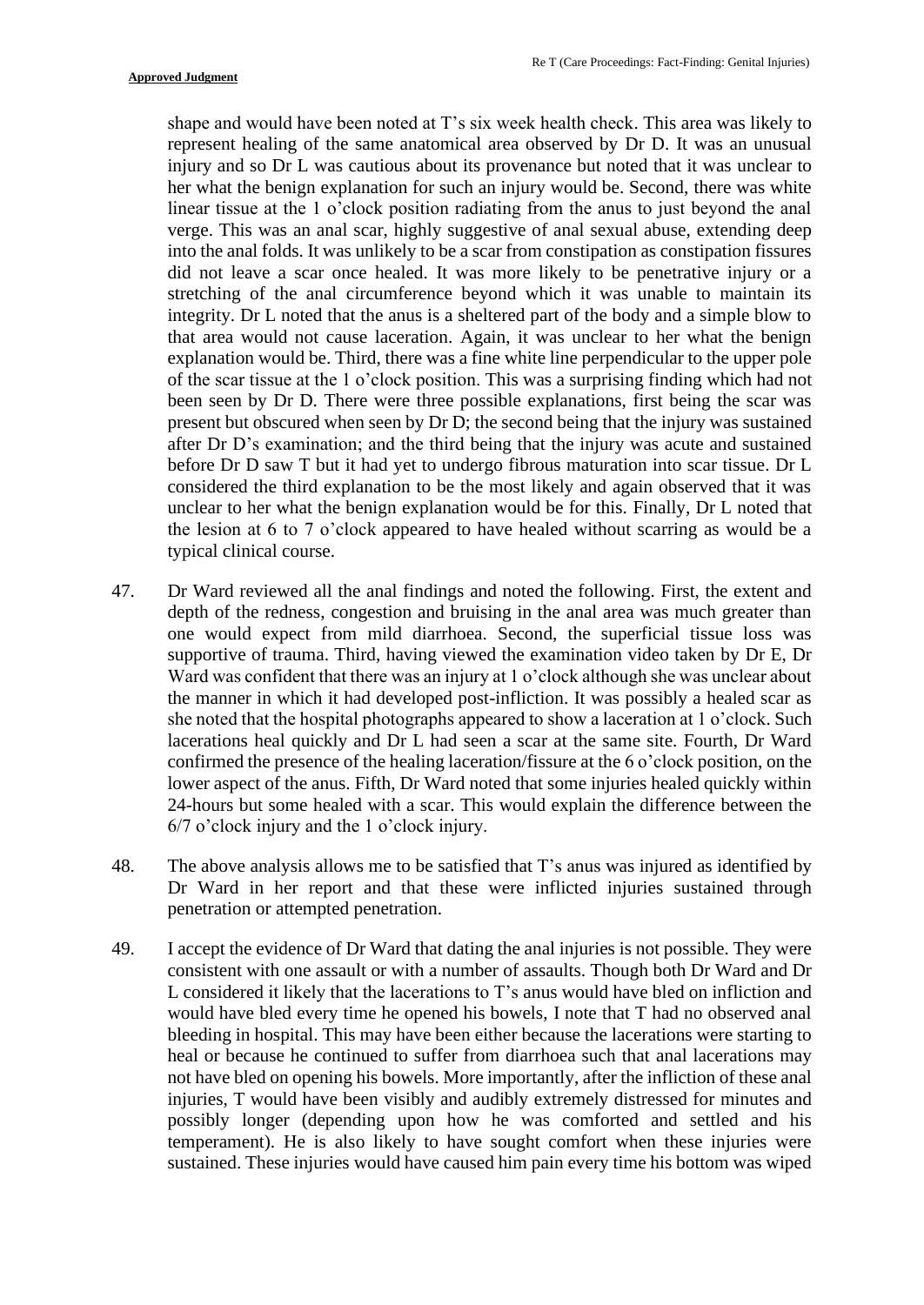until they had healed and T may have tried to push his carer's hand away when having his nappy changed.

 50. As for whether it is possible to ascribe a sexual motivation to T's anogenital injuries: First, it was plainly difficult to determine a perpetrator's mindset in the absence of a confession. Second, the word "*sexual*" is imprecise. Whilst T may have been penetrated with a penis or a finger in order to arouse the perpetrator, causing incidental injuries, injuries were more likely to be deliberate. Overall it was impossible to determine whether the perpetrator caused the injuries whilst gratifying themselves or whether the authority and find that the anal injuries sustained by T were the result of sexual assault, he might equally have been deliberately hurt to prompt the same arousal. The groin injuries might conceivably be secondary to an attempt to hold whereas the penile/scrotal overall intention was to hurt T - albeit that the perpetrator chose sensitive sites usually associated with the commission of sexual abuse. I accept those submissions by the local alternatively physical assault without sexual motivation.

# *[…]*

## **The Medical Investigation of T's Injuries**

- 51. During the course of the hearing I became concerned about the delay (a) in recognising that T's genital injuries might have been indicative of a sexual assault and (b) in arranging a prompt examination of T's anus. I asked for submissions from the parties individual clinicians involved in T's care, all of whom will have been under considerable pressure, not least as a result of the continuing effects of the Covid-19 on these issues. I emphasise that what follows is not intended to be critical of the pandemic.
- 52. Neither Dr B who examined T late at night on 21 July 2020 nor Dr F who examined T on 22 July 2020 considered (a) that his widespread and serious genital injuries might be indicative of a sexual assault or (b) that it might be prudent to conduct an urgent his anal area, Dr F spoke to Dr D, one of the two child protection lead doctors for the taken place but felt it would have been on the day he saw T or on the next day. Regrettably, Dr D did not see T until 24 July 2024 for reasons which are unclear to me. she discussed a referral to the Sexual Assault Referral Centre (SARC) with the social forensic examination of his genitals and anus. The discussion at the strategy meeting in the early afternoon of 22 July 2020 was couched in terms of T having experienced serious physical abuse. Due to the extensive bruising to T's genitals and the redness in hospital, and asked for her input. He was not precise about when that conversation had Her examination of his injuries prompted her to recommend a forensic examination and worker assigned to T on 24 July 2020 in the afternoon.
- 53. Having viewed the photographs taken on the afternoon of 22 July 2020, the failure by the treating clinicians to appreciate that T's genital injuries and the extensive anal redness might be indicative of a serious sexual assault warranting an urgent forensic the Purple Book because of the colour of its cover) contains a chapter on the genital signs of sexual abuse in boys. Its review of the literature indicated that, although not examination seems utterly inexplicable. The Guidance published by the Royal College of Paediatrics and Child Health in May 2015 entitled *"The Physical Signs of Child Sexual Abuse: An Evidence-Based Review and Guidance for Best Practice"* (known as well reported, genital injuries, predominantly to the penis, occur in a small proportion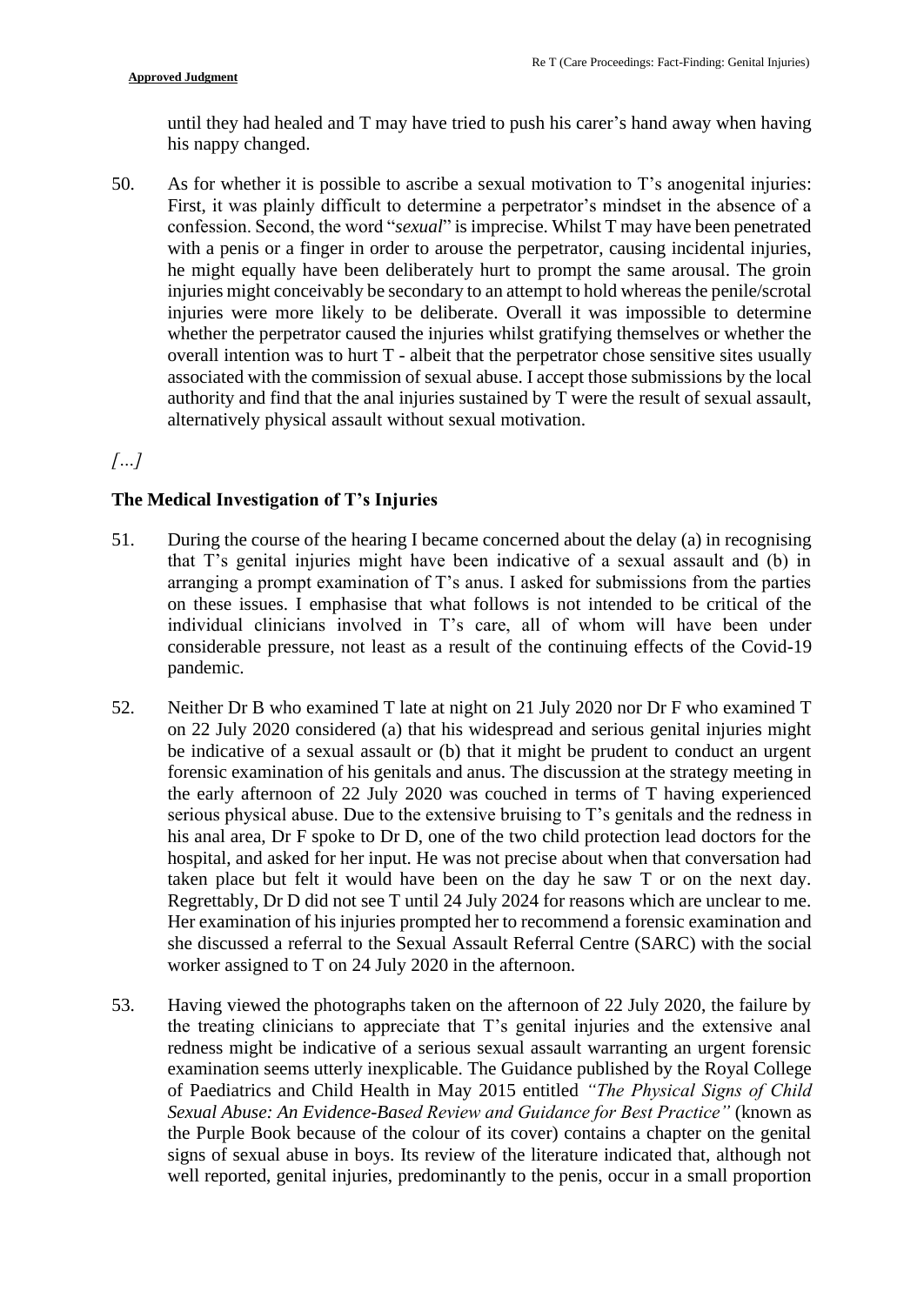of boys who have been sexually abused. It identified a number of issues for clinical practice and I highlight the most relevant to T's case, namely that, when a boy presents with a genital injury and there is an absence of a supportive history of an accident, or if indicator for a referral for a forensic examination (paragraph 11.2.9, page 220). I note lost unless a child is examined within 24 hours of the alleged assault though evidence the history for the injury is inconsistent with the explanation, child sexual abuse should be considered (page 125). Anogenital injury without an acceptable explanation is an that the Purple Book is also clear that clinical signs of trauma heal rapidly and may be may still be present up to 72 hours and even up to one week after the alleged assault in older children (paragraph 11.3.13, page 226).

- 54. I have no information about the training about the sexual assault of children which is habitually given to doctors working as either a specialist paediatric trainee or a sexual assault of a child without first consulting a child protection specialist lead doctor. However, the failure to appreciate quickly that T's genital injuries may have been consultant paediatrician working in a hospital. I also do not know whether modern clinical practice advises such doctors to steer well clear of raising concerns about the indicative of sexual assault and that speed was of the essence in those circumstances resulted in delay to his examination by Dr D.
- 55. Following Dr D's examination, the available information suggests that the social case recordings and the relevant team manager has left the employ of the local authority. I also understand that the social worker with whom Dr D spoke was occupied at court on this case. An entry in the medical records by one of the nurses noted that she had  *organise it due to being in court all day - she has requested for the hospital to organise this but has asked if it can be done next week rather than the weekend as she would like to be present for the CSE examination alongside mum and dad as mum supervised visits should be organised by then*". The reference to the social worker being unable to worker ran out of time to make the referral to the sexual assault referral centre on the afternoon of 24 July 2020. I understand from Mr Goodwin QC that there are limited "*discussed with* [the social worker] *regarding CSE medical - she has been unable to*  organise the examination due to being in court all day was somewhat misleading, given that Dr D had not made the recommendation until the afternoon of 24 July 2020.
- follow. I accept Mr Goodwin QC's submission that she ran out of time and was unaware 56. It is unclear why the social worker did not phone the SARC on the Friday afternoon to secure an appointment over the weekend or on the Monday, with the paperwork to of the urgency and the scope for a SARC medical over the weekend.
- 57. There was therefore a second period of delay over the weekend though I note that Dr D the weekend. That entry in the medical records provides a further clue to the lack of enquiry over the weekend as the social worker would not have understood there was a to the social worker as being for T to have an assessment within a SARC as a *"matter of urgency to avoid loss of evidence"* though she noted that, due to the delay in her had noted that there was no obvious clinical benefit to conducting an examination over clinical imperative for an out of hours appointment. However, Dr D's police statement made in response to the investigation into T's injuries described her recommendation seeing him, it was unlikely that any forensic evidence would become available as part of that process.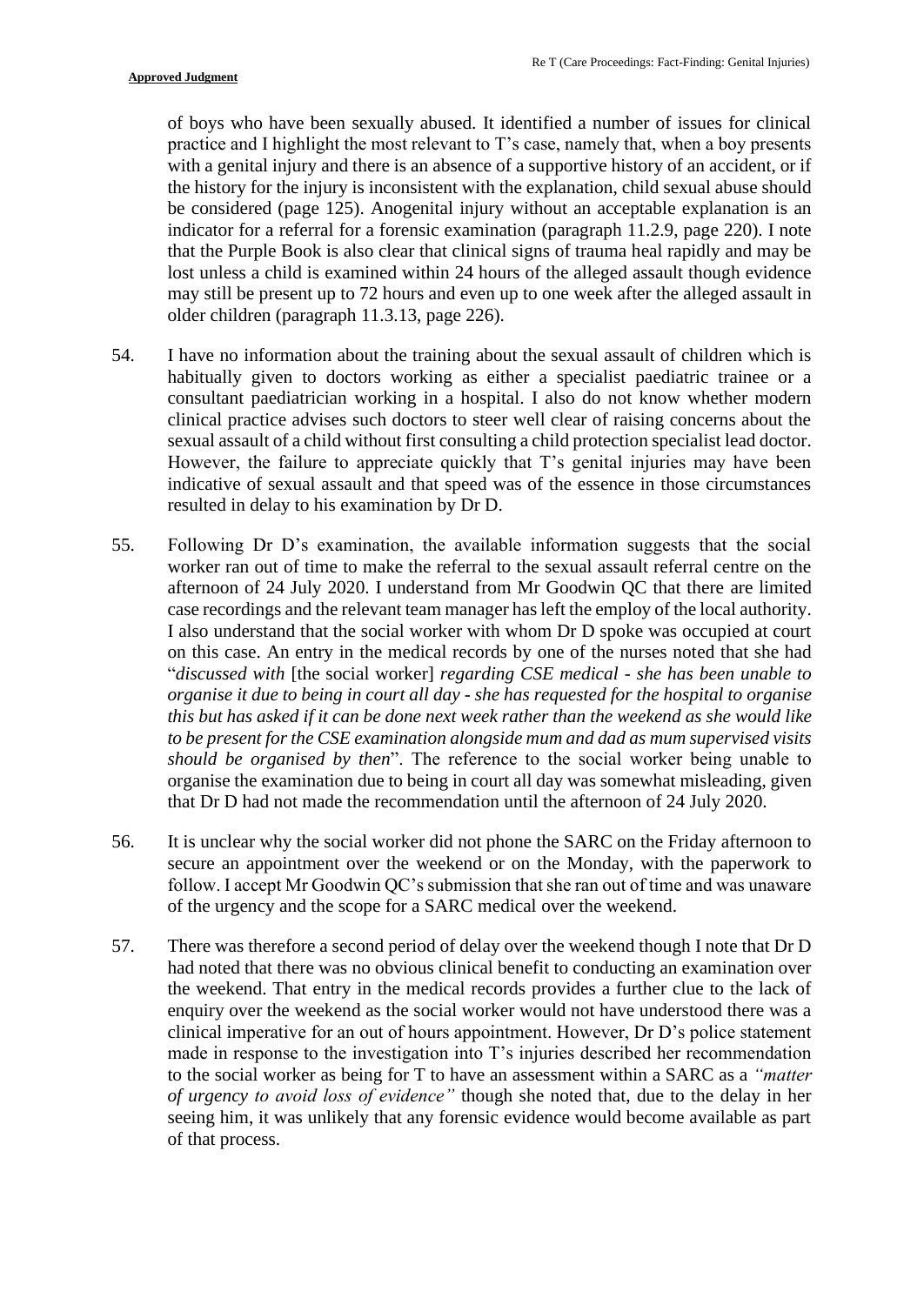- would take place on 29 July 2020 and the formal referral was made the following day. Though the social worker was on sick leave on 27 July 2020, the team manager phoned 58. On Monday 27 July 2020, the duty social worker informed the hospital that the SARC the SARC to secure the appointment time.
- L told me that, in her opinion, T should have been medically stabilised and then should have had an examination within 24 hours of the concern being presented. Dr E told me that there should have been an examination within two / three days as the chances were doctors had examined T on the ward each day and it was three days until Dr D saw T. Though she was sympathetic to the demands placed on the clinical team, she considered 59. I heard evidence pointing to the need for a prompt child sexual abuse examination. Dr that nothing would be detected thereafter. Finally, Dr Ward observed that different this was an issue to discuss. Her view was that the possibility of sexual assault should have been excluded a great deal earlier following T's presentation to hospital.
- 60. I was troubled by two aspects of Dr D's evidence: firstly that the clinical team were and, secondly, that the SARC did not see children out of hours. I invited the local authority to make further enquiries as to the basis upon which the SARC service was suggested that there was no formal protocol between the hospital / the police / the local authority and the SARC service. The SARC service concerned is commissioned by NHS England and states that it offers a seven-day service which for children consists of both acute and non-acute clinics. A 24-hour phone service is available seven days a week. I was told by Mr Goodwin QC that the sexual abuse and abuse strategy coordinator for the area (a post funded by the NHS, involving partnership with the local  authority) had indicated that she was "*currently working on a flowchart for all the*  different ages in SARC and what the timescales are for forensics so every service in unable to refer directly to the SARC but had to make the referral via the local authority organised. The statement from the local authority filed in response to my request *[area] does not make the mistakes of missing those windows*".
- 61. If it is correct that there is no formal protocol between the SARC and the police / the rectified swiftly in order that it is clear who has what responsibility to refer for a alternatives if the hours of operation of the SARC service mean that in any given case the examination cannot be conducted at the SARC within the most appropriate timescales. I observe that if there had been clarity about these matters the delay in examining T which occurred after 24 July 2020 may have been reduced. If Dr D is right and the SARC service did not see children out of hours, that strikes me as a service which is inevitably failing to meet the need for appropriately swift medical local authority / hospitals, that strikes me as a significant deficit which should be specialist examination, and the timescales for achieving the same, together with examinations where the sexual abuse of a child is suspected.
- 62. To summarise, it would appear that the delays in this case arose because there was (a) a lack of early recognition of the need by all professionals of the desirability of a specialist examination, (b) a lack of clarity over the referral process, and (c) an apparent Wales but I would be very concerned if they were. The failure to recognise what was lack of service provision at weekends with no apparent alternative provision being available. I do not know whether such delays are replicated elsewhere in England and in plain sight in this case and to act swiftly meant that an opportunity was lost to identify evidence as to the date and time of infliction of T's injuries and the identity of a perpetrator.